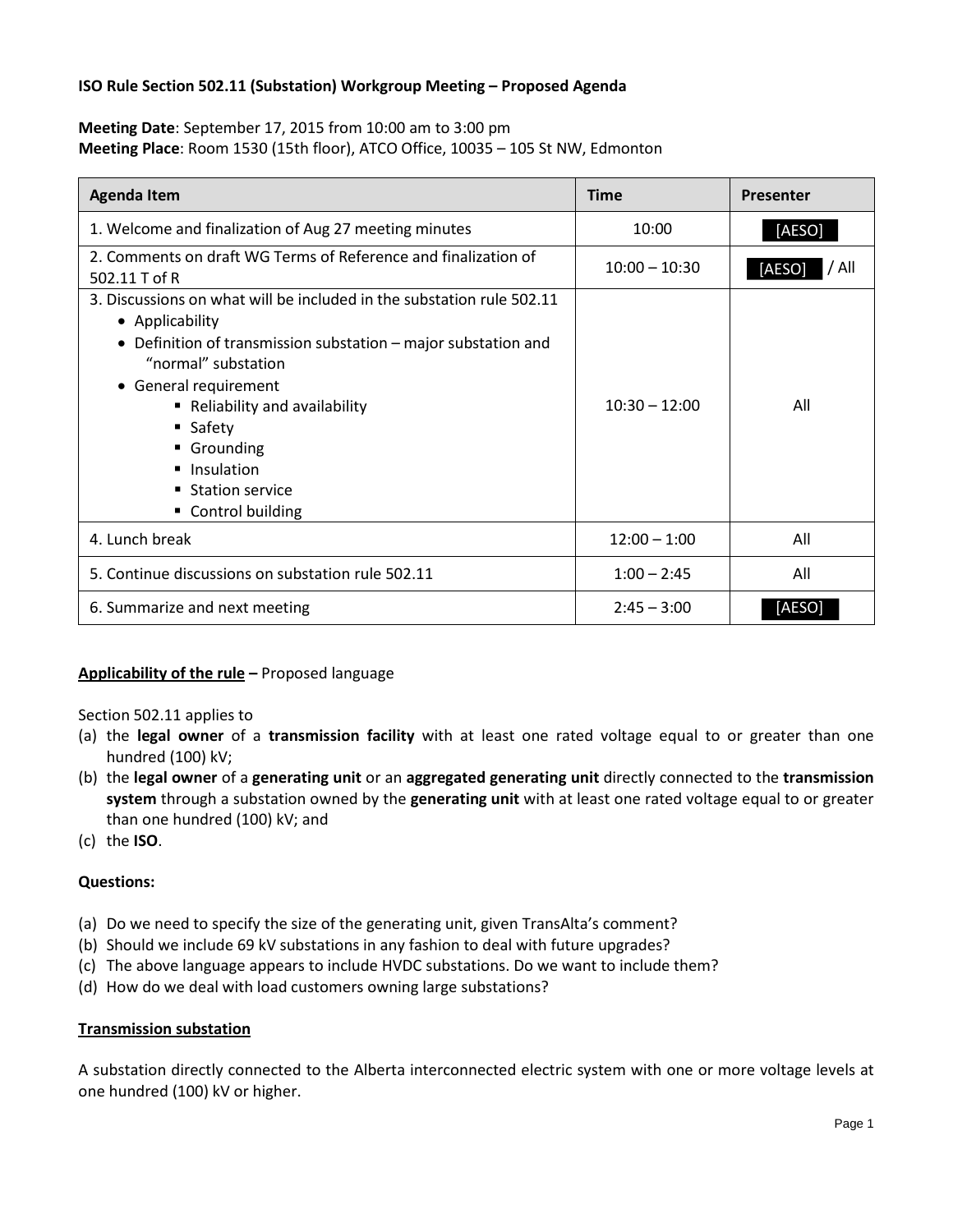# **Major substation (or key substation)**

ISO New England Substation Design Guideline defines a Major Substation as "those substation that have a reasonable future potential for a total of (4) or more terminations of transmission lines, autotransformers or GSU transformer operating at 230 kV or higher voltage".

The AESO intends to introduce a Major Substation which is defined as

"a transmission substation with a voltage of 240 kV or higher with either of the following:

- total future terminations (lines/transformers) of 6 or higher; or
- transformation capacity of 400 MVA or higher".

## **Questions:**

- (a) Should any 500 kV substations be automatically classified as Major Substation?
- (b) Should we prescribe the bus layout for Major Substations?
- (c) Any other definitions?

## **Reliability & availability**

Reliability and availability targets have direct impact on the substation layout, the level of equipment to be purchased and the spare parts to be carried.

Substation reliability measurement can be SAIFI and SAIDI. Availability may be defined as MTTF/(MTTF+MTTR) where MTTF is the mean time between total failures.

#### **Questions:**

- (a) Should we define reliability target, such as SAIFI, SAIDI or others?
- (b) Should we specify availability target?
- (c) What are the existing reliability or availability targets in each TFO's design criteria?
- (d) Should we require that substations are designed so that a single failure of any component does not take out redundant systems, and one component failure should not jeopardize the integrity of the substation?

#### **Insulation Coordination**

ISO rule 502.2 has mentioned IEEE, IEC and CSA standards in various places. Table 4 in 502.2 specifies insulation levels (CIFO) for transmission lines at 25, 138 and 240 kV voltages. For 500 kV systems, the insulation levels (CIFO, etc.) are up to each project.

#### **Questions:**

- (a) Should we specify CSA C22.3 for the calculation of switching surge values?
- (b) Should we include AEUC code (and CSA C22.3 No.1) for the calculation and determination of conductor clearances?
- (c) Should we specify that every line entrance must be equipped with surge arrester?
- (d) Should we specify that every transformer, including station service transformer, must be equipped with surge arresters on both sides?
- (e) Should we specify a MCOV table for 138, 144, 240, 260 and 500 kV nominal voltages?